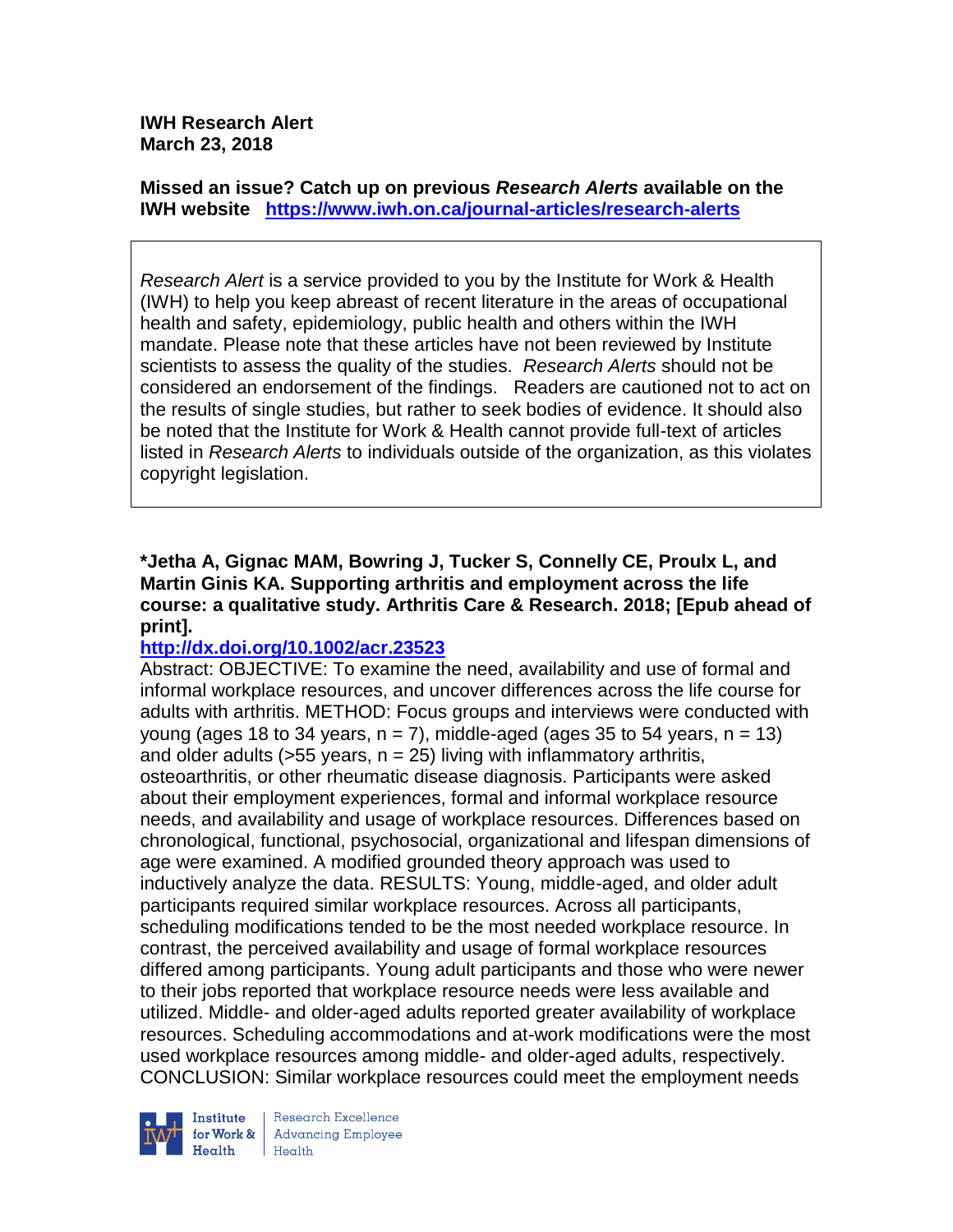of people with arthritis across the life course. Attention should be paid to young adults and those who are new to their job because they may perceive more barriers to accessing formal workplace resources and be susceptible to work disability. This article is protected by copyright. All rights reserved

**Armstrong TJ, Burdorf A, Descatha A, Farioli A, Graf M, Horie S, Marras WS, Potvin JR, Rempel D, Spatari G, Takala EP, Verbeek J, and Violante FS. Scientific basis of ISO standards on biomechanical risk factors. Scandinavian Journal of Work, Environment & Health. 2018; [Epub ahead of print].**

**<http://dx.doi.org/10.5271/sjweh.3718>[open access]**

Abstract: Among other purposes, companies and regulatory agencies from around the world often adopt International Standard Organization (ISO) standards to determine acceptable practices, equipment and criteria for preventing occupational injuries and illnesses. ISO standards are based on a consensus among individuals who participate in the process. This discussion paper examines the scientific process for the development of several ISO standards on biomechanical factors, comparing it with processes used by other professional organizations, including scientific committees working on the development of clinical guidelines. While the ISO process has value, it also has clear limitations when it comes to developing occupational health and safety standards that should be based on scientific principles

**Bitar FK, Chadwick-Jones D, Lawrie M, Nazaruk M, and Boodhai C. Empirical validation of operating discipline as a leading indicator of safety outputs and plant performance. Safety Science. 2018; 104:144-156. <http://dx.doi.org/10.1016/j.ssci.2017.12.036>**

**Chen J, Wang RQ, Lin Z, and Guo X. Measuring the cognitive loads of construction safety sign designs during selective and sustained attention. Safety Science. 2018; 105:9-21. <http://dx.doi.org/10.1016/j.ssci.2018.01.020>**

**Dammeyer J and Chapman M. A national survey on violence and discrimination among people with disabilities. BMC Public Health. 2018; 18(1):355.**

**<http://dx.doi.org/10.1186/s12889-018-5277-0>[open access]** Abstract: BACKGROUND: The aim of the study was to quantify levels of violence and discrimination among people with disabilities and analyze the effects of gender and the type and degree of disability. METHODS: The study analyzed data on self-reported violence and discrimination from a Danish national survey of 18,019 citizens, of whom 4519 reported a physical disability and 1398 reported a mental disability. RESULTS: Individuals with disabilities reported significantly higher levels of violence than those without. Specifically, individuals reporting a mental disability reported higher levels of violence and discrimination. Significant gender differences were found with regard to type of violence: while men with



**Institute** Research Excellence<br> **for Work &** Advancing Employee<br> **Health** Health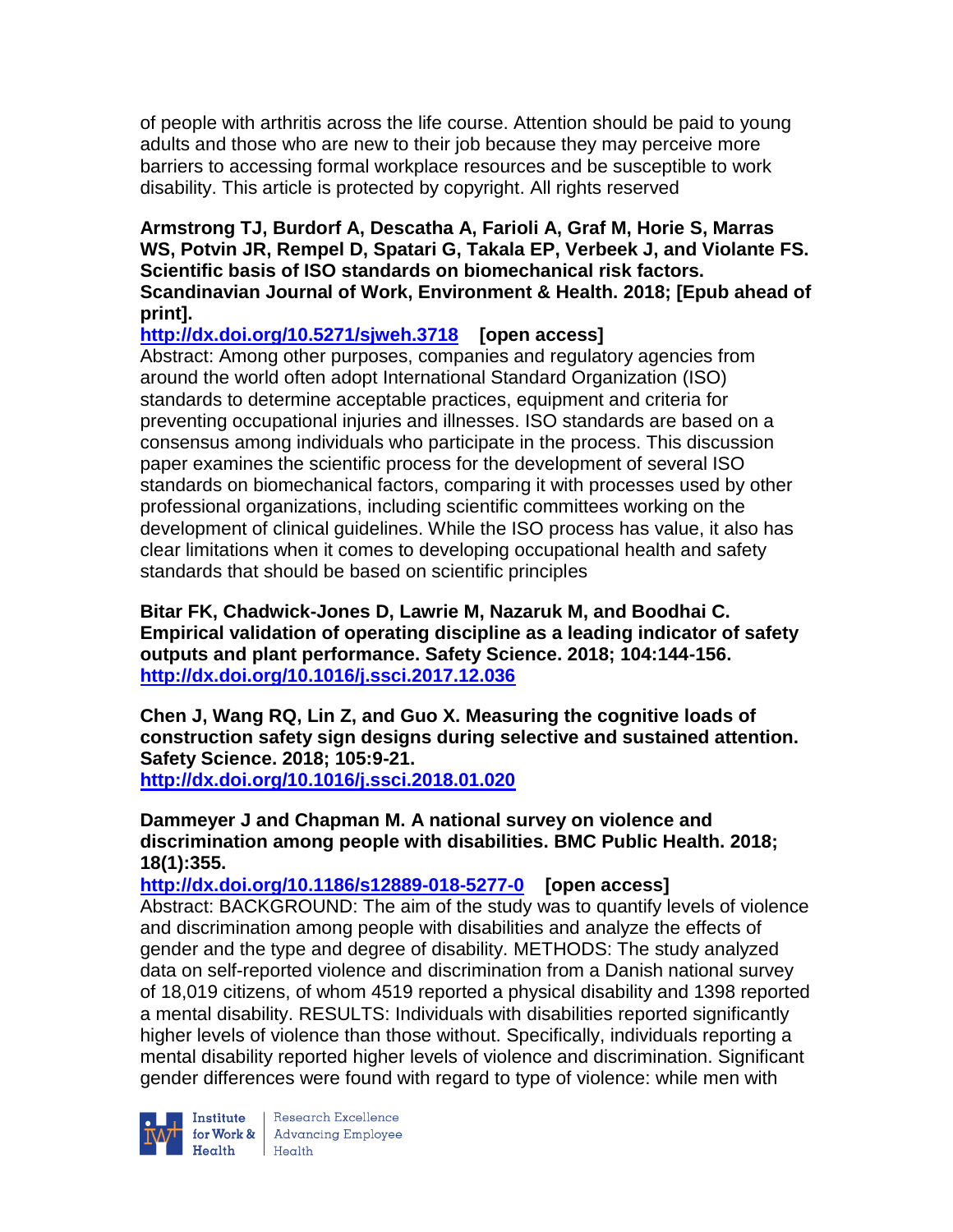disabilities were more likely to report physical violence, women with disabilities were more likely to report major sexual violence, humiliation and discrimination. Neither severity nor visibility of disability was found to be a significant factor for risk of violence. CONCLUSIONS: This large-scale study lends support to existing research showing that people with disabilities are at greater risk of violence than people without disabilities. Further, the study found that people with mental disabilities were significantly more likely to report all types of violence and discrimination than those with physical disabilities. The findings also show that gender is significant in explaining the type of violence experienced and the experience of discrimination

# **Deaton A and Cartwright N. Understanding and misunderstanding randomized controlled trials. Social Science & Medicine. 2017; [Epub ahead of print].**

**<http://dx.doi.org/10.1016/j.socscimed.2017.12.005>[open access]** Abstract: Randomized Controlled Trials (RCTs) are increasingly popular in the social sciences, not only in medicine. We argue that the lay public, and sometimes researchers, put too much trust in RCTs over other methods of investigation. Contrary to frequent claims in the applied literature, randomization does not equalize everything other than the treatment in the treatment and control groups, it does not automatically deliver a precise estimate of the average treatment effect (ATE), and it does not relieve us of the need to think about (observed or unobserved) covariates. Finding out whether an estimate was generated by chance is more difficult than commonly believed. At best, an RCT yields an unbiased estimate, but this property is of limited practical value. Even then, estimates apply only to the sample selected for the trial, often no more than a convenience sample, and justification is required to extend the results to other groups, including any population to which the trial sample belongs, or to any individual, including an individual in the trial. Demanding 'external validity' is unhelpful because it expects too much of an RCT while undervaluing its potential contribution. RCTs do indeed require minimal assumptions and can operate with little prior knowledge. This is an advantage when persuading distrustful audiences, but it is a disadvantage for cumulative scientific progress, where prior knowledge should be built upon, not discarded. RCTs can play a role in building scientific knowledge and useful predictions but they can only do so as part of a cumulative program, combining with other methods, including conceptual and theoretical development, to discover not 'what works', but 'why things work'

#### **Gjesdal S, Holmaas TH, Monstad K, and Hetlevik O. New episodes of musculoskeletal conditions among employed people in Norway, sickness certification and return to work: a multiregister-based cohort study from primary care. BMJ Open. 2018; 8(3):e017543.**

**<http://dx.doi.org/10.1136/bmjopen-2017-017543>[open access]** Abstract: OBJECTIVES: To identify new cases of musculoskeletal (MSK) disorders among employed people presenting in Norwegian primary care in

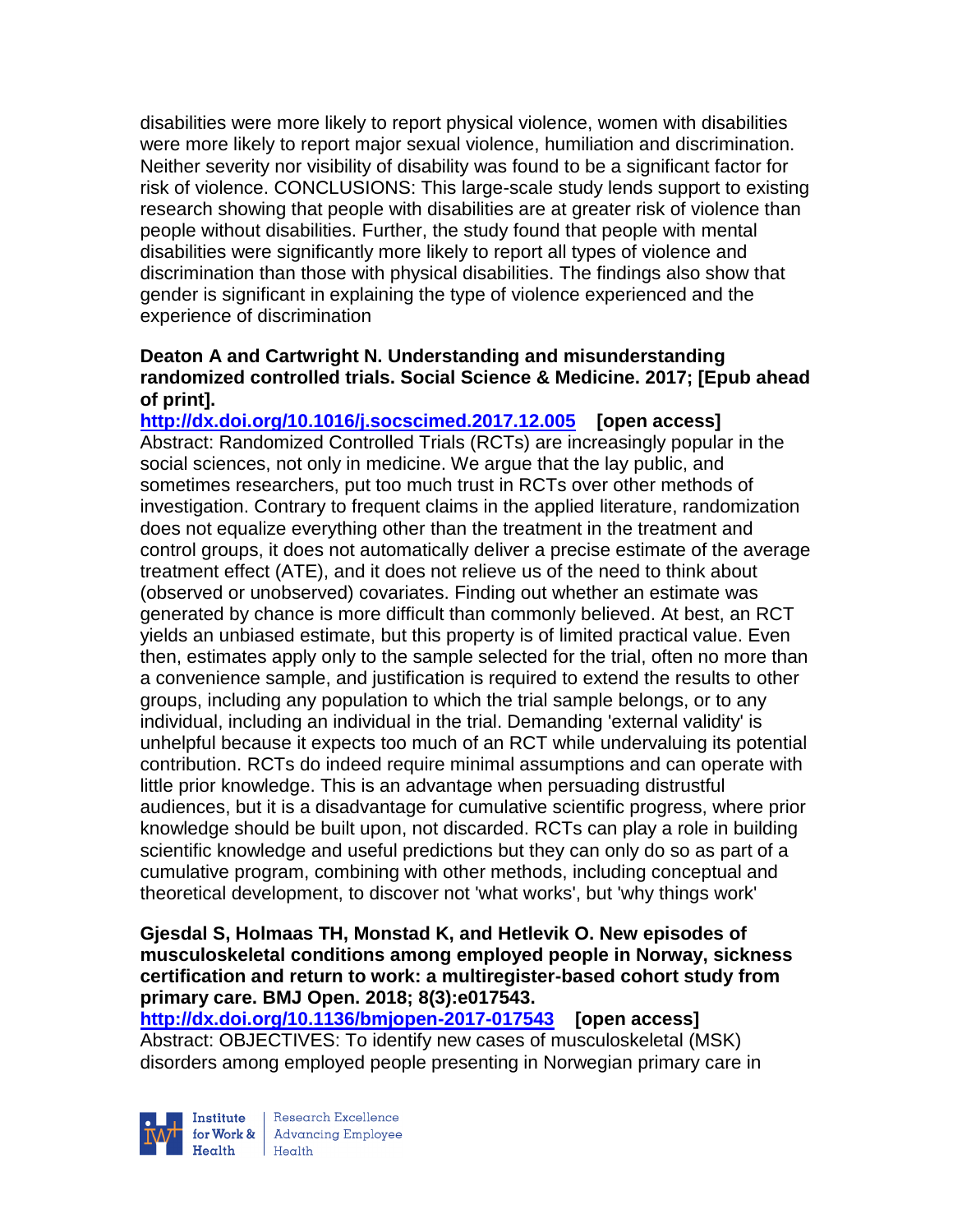2012, frequency of sickness certification and length of sick leave. To identify patient-, diagnosis- and GP-related predictors of sickness certification, prolonged sick leave and return to work (RTW). METHODS: An observational multiregisterbased cohort study covering all employed persons in Norway(1 176 681 women and 1 330 082 men) based on claims data from all regular GPs merged with individual sociodemographic data from public registers was performed. Participants were employed patients without any GP consultation during the previous 3 months who consulted a GP with a diagnosis of a MSK condition. Those not on sick leave and with a known GP affiliation were included in the analyses. Outcomes were incidence, proportion sickness certified and proportion on sick leave after 16 days, according to the diagnosis, ORs with 95% CIs for sickness certified and for sick leave exceeding 16 days and HRs with 95% CIs for RTW. RESULTS: One-year incidence of MSK episodes was 159/1000 among employed women and 156/1000 among employed men. 27.1% of the women and 28.2% of the men were sickness certified in the initial consultation. After 16 days, 10.5% of women and 9.9% of men were still on sick leave. Upper limb problems were most frequent. After adjustments, medium/high education predicted a lower risk of absence from work due to sickness and rapid RTW after 16 days. Back pain, fractures and female gender carried a higher risk of sickness certification but faster RTW. Older age was associated with less initial certification, more sick leave exceeding 16 days and slower RTW. Male patients with male GPs had a lower risk of sickness absence, which was similar to patients with GPs born in Norway and GPs with many patients. After 16 days, GP variables had no effect on RTW. CONCLUSION: Upper limb problems and GPs as stakeholders in 'the inclusive workplace' strategy need more attention

# **Hyde JS, Wu AY, and Gill L. The benefit receipt patterns and labor market experiences of older workers who were denied SSDI on the basis of work capacity. Mathematica Policy Research; 2018.**

**[https://www.mathematica-mpr.com/our-publications-and](https://www.mathematica-mpr.com/our-publications-and-findings/publications/the-benefit-receipt-patterns-and-labor-market-experiences-of-older-workers-who-were-denied-ssdi)[findings/publications/the-benefit-receipt-patterns-and-labor-market](https://www.mathematica-mpr.com/our-publications-and-findings/publications/the-benefit-receipt-patterns-and-labor-market-experiences-of-older-workers-who-were-denied-ssdi)[experiences-of-older-workers-who-were-denied-ssdi](https://www.mathematica-mpr.com/our-publications-and-findings/publications/the-benefit-receipt-patterns-and-labor-market-experiences-of-older-workers-who-were-denied-ssdi)**

**Ivensky V. Business risks: what happens when leaders are committed to nonoptimal OSH systems? Professional Safety. 2018; 63(2):44-52. <https://www.onepetro.org/journal-paper/ASSE-18-02-44>**

**Kim GH, Lee HS, Jung SW, Lee JG, Lee JH, Lee KJ, and Kim JJ. Emotional labor, workplace violence, and depressive symptoms in female bank employees: a questionnaire survey using the K-ELS and K-WVS. Annals of Occupational and Environmental Medicine. 2018; 30:17. <http://dx.doi.org/10.1186/s40557-018-0229-9>**

Abstract: Background: In modern society, the scale of the service industry is continuously expanding, and the number of service workers is increasing. Correspondingly, physical and mental problems related to emotional labor are becoming a major social problem. In this study, we investigated the relationship



Institute Research Excellence<br>
for Work & Advancing Employee<br>
Health Health  $Heath$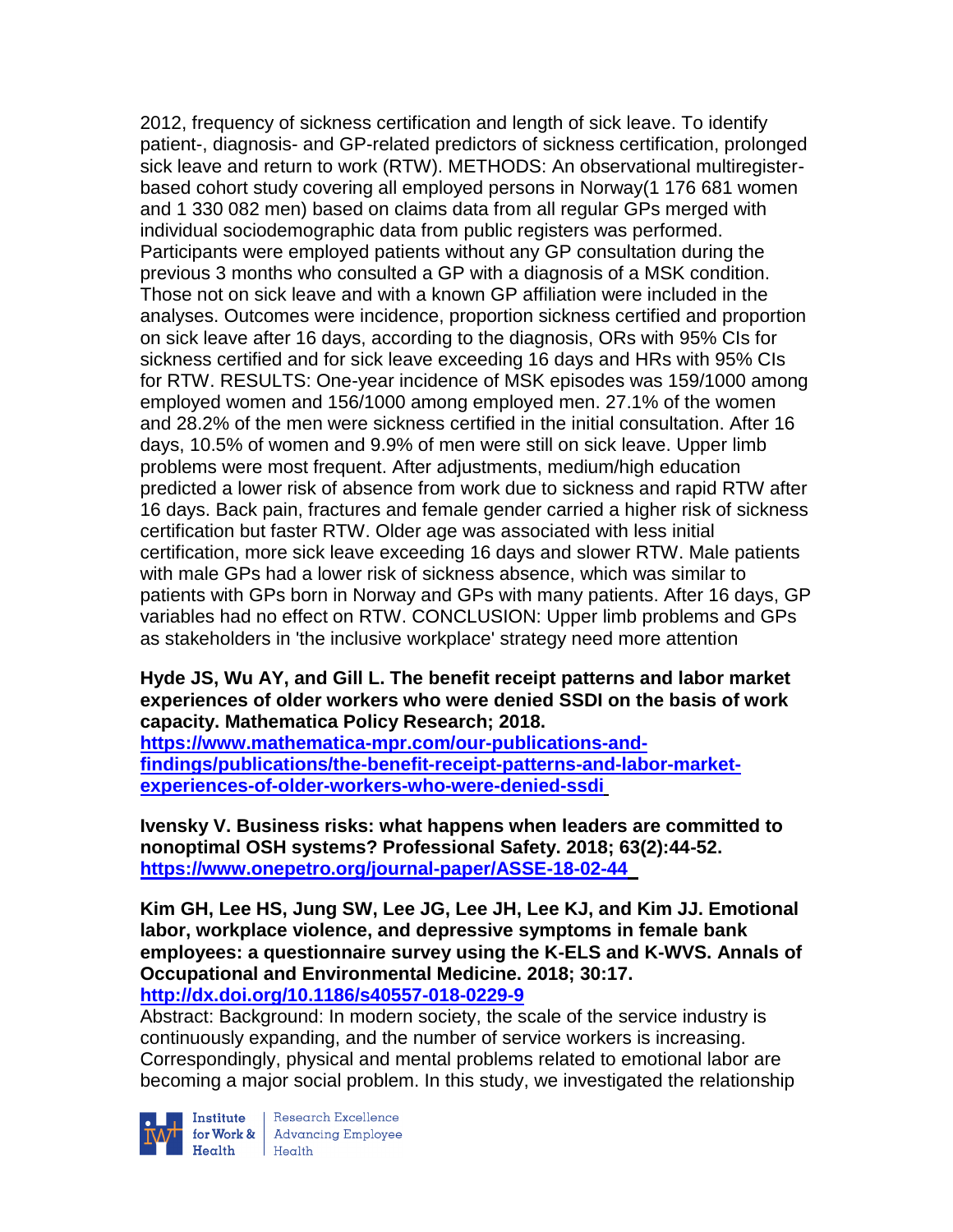between emotional labor, workplace violence, and depressive symptoms in female bank employees, which is a typical service industry. Methods: In this study, the Korean Emotional Labor Scale (K-ELS) and Korean Workplace Violence Scale (K-WVS) were distributed to 381 female workers in their 20s at a bank in Seoul, Korea. Data were obtained from 289 subjects (75.9%) and analyzed for 278 respondents, after excluding those with missing responses. We examined the relationship between emotional labor, workplace violence, and depressive symptoms, using multiple logistic regression analysis. Results: Among 278 subjects, 27 workers (9.7%) had depressive symptoms. "Emotional disharmony and hurt" (OR 2.93, 95% CI = 1.17-7.36) and "Organizational surveillance and monitoring" (OR 3.18,  $95\%$  CI = 1.29-7.86) showed a significant association with depressive symptoms. For workplace violence, the "Experience of psychological and sexual violence from supervisors and coworkers" (OR 4.07, 95% CI = 1.58-10.50) showed a significant association. When the number of high-risk emotional labor-related factors was 1 or more, 13.1% showed depressive symptoms. When the number of high-risk workplace violence-related factors was 1 or more, 14.4% had statistically significant depressive symptoms. Conclusions: A significant result was found for depressive symptoms related to Emotional disharmony, which is a sub-topic of emotional labor, and those at high risk for "Organizational surveillance and monitoring." For workplace violence, depressive symptoms were high for the group at high risk for the "experience of psychological and sexual violence from supervisors and coworkers." In this way, management of emotional disharmony, a sub-factor of emotional labor, is necessary, and improvements to traditional corporate culture that monitors emotional labor is necessary. Violence from colleagues and supervisors in the workplace must also be reduced.IRB Approval No. SCHUH 2017-01-029. Registered 26 January 2017. Retrospectively registered

#### **Korshoj M, Jorgensen MB, Hallman DM, Lagersted-Olsen J, Holtermann A, and Gupta N. Prolonged sitting at work is associated with a favorable time course of low-back pain among blue-collar workers: a prospective study in the DPhacto cohort. Scandinavian Journal of Work, Environment & Health. 2018; [Epub ahead of print].**

# **<http://dx.doi.org/10.5271/sjweh.3726>[open access]**

Abstract: Objective Low-back pain (LBP) is a massive health problem. Sitting at work has been suggested to be both a risk and protective factor for LBP. Thus, the objective of this study was to investigate the association between total and temporal patterns of objectively measured sitting duration and individual time course of LBP. Methods The analysis was performed among 665 participants from the DPhacto cohort of mainly blue-collar workers. Sitting at work was measured by accelerometry at baseline, expressed in total duration and temporal pattern [% of working time spent in brief bursts (</=5 minutes), moderate (>5 -</=20 minutes) and prolonged periods (>20 minutes)] of sitting. Time course of LBP (0-10 scale) were collected by monthly text messages across one year. Linear mixed models were applied to investigate the association, adjusting for

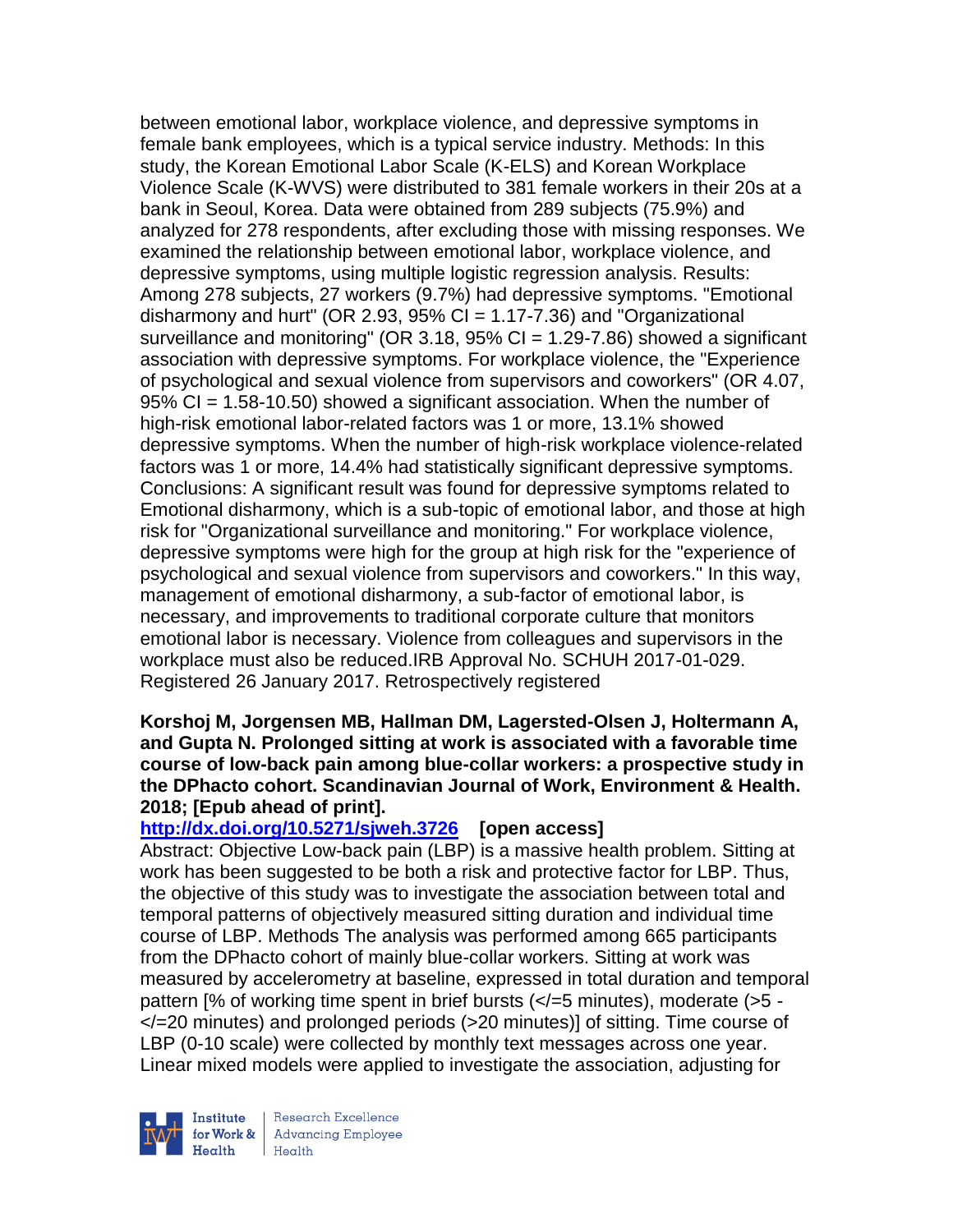potential confounders. Results Significant negative associations between sitting duration at work and time course of LBP were found; total sitting (B -0.01, 95% CI -0.01- -0.004), brief bursts (B -0.01, 95% CI -0.02- -0.01), moderate (B -0.01, 95% CI -0.01- -0.008) and prolonged periods (B -0.01, 95% CI -0.02- -0.01). Meaning, a 5-minute increase of sitting at work will correspond to a decrease in one year time course of LBP by -0.05 points. Conclusion Longer duration of total and temporal sitting periods at work was significantly associated with a favorable time course of LBP. This finding shows sitting at work to be beneficial for LBP, among populations of mainly blue-collar workers, by protecting from LBP aggravation

#### **Lane TJ, Gray S, Hassani-Mahmooei B, and Collie A. Effectiveness of employer financial incentives in reducing time to report worker injury: an interrupted time series study of two Australian workers' compensation jurisdictions. BMC Public Health. 2018; 18(1):100.**

**<http://dx.doi.org/10.1186/s12889-017-4998-9>[open access]** Abstract: BACKGROUND: Early intervention following occupational injury can improve health outcomes and reduce the duration and cost of workers' compensation claims. Financial early reporting incentives (ERIs) for employers may shorten the time between injury and access to compensation benefits and services. We examined ERI effect on time spent in the claim lodgement process in two Australian states: South Australia (SA), which introduced them in January 2009, and Tasmania (TAS), which introduced them in July 2010. METHODS: Using administrative records of 1.47 million claims lodged between July 2006 and June 2012, we conducted an interrupted time series study of ERI impact on monthly median days in the claim lodgement process. Time periods included claim reporting, insurer decision, and total time. The 18-month gap in implementation between the states allowed for a multiple baseline design. In SA, we analysed periods within claim reporting: worker and employer reporting times (similar data were not available in TAS). To account for external threats to validity, we examined impact in reference to a comparator of other Australian workers' compensation jurisdictions. RESULTS: Total time in the process did not immediately change, though trend significantly decreased in both jurisdictions (SA: -0.36 days per month, 95% CI -0.63 to -0.09; TAS: 0.35, -0.50 to -0.20). Claim reporting time also decreased in both (SA: -1.6 days, -2.4 to -0.8; TAS: - 5.4, -7.4 to -3.3). In TAS, there was a significant increase in insurer decision time (4.6, 3.9 to 5.4) and a similar but non-significant pattern in SA. In SA, worker reporting time significantly decreased (-4.7, -5.8 to -3.5), but employer reporting time did not (-0.3, -0.8 to 0.2). CONCLUSIONS: The results suggest that ERIs reduced claim lodgement time and, in the long-term, reduced total time in the claim lodgement process. However, only worker reporting time significantly decreased in SA, indicating that ERIs may not have shortened the process through the intended target of employer reporting time. Lack of similar data in Tasmania limited our ability to determine whether this was a result of ERIs or



Research Excellence for Work & | Advancing Employee  $H_{\text{each}}$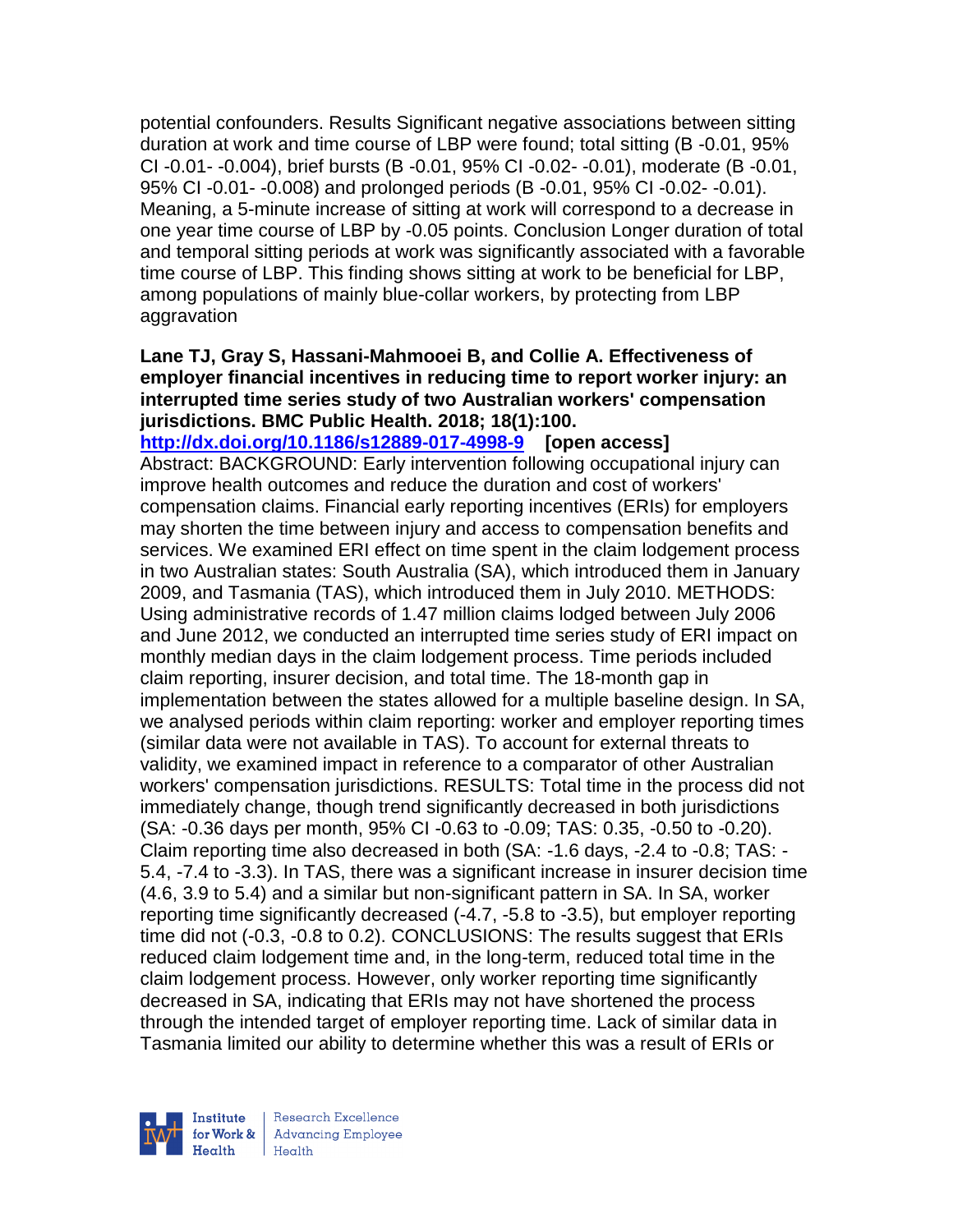another component of the legislative changes. Further, increases in insurer decision time highlight possible unintended negative effects

# **Lyszczarz B and Nojszewska E. Economic situation and occupational accidents in Poland: 2002-2014 panel data regional study. International Journal of Occupational Medicine and Environmental Health. 2018; 31(2):151-164.**

**<http://dx.doi.org/10.13075/ijomeh.1896.01093>[open access]** Abstract: OBJECTIVES: Occupational accidents constitute a substantial health and economic burden for societies around the world and a variety of factors determine the frequency of accidents at work. The aim of this paper is to investigate the relationship between the economic situation and the rate of occupational accidents in Poland. MATERIAL AND METHODS: The analysis comprised data for 66 Polish sub-regions taken from the Central Statistical Office's Local Data Bank. The regression analysis with panel data for period 2002-2014 was applied to identify the relationships involved. Four measures of accidents were used: the rates of total occupational accidents, accidents among men and women separately as well as days of incapacity to work due to accidents at work per employee. Four alternative measures assessed the economic situation: gross domestic product (GDP) per capita, average remuneration, the unemployment rate and number of dwelling permits. The confounding variables included were: employment in hazardous conditions and the size of enterprises. RESULTS: The results of the regression estimates show that the number of occupational accidents in Poland exhibits procyclical behavior, which means that more accidents are observed during the times of economic expansion. Stronger relationships were observed in the equations explaining men's accident rates as well as total rates. A weaker and not always statistically significant impact of economic situation was identified for women's accident rates and days of incapacity to work. CONCLUSIONS: The results have important implications for occupational health and safety actions. In the periods of higher work intensity employers should focus on appropriate training and supervision of inexperienced workers as well as on ensuring enough time for already experienced employees to recuperate. In terms of public health actions, policy makers should focus on scrutinizing working conditions, educating employers and counteracting possible discrimination of injured employees. Int J Occup Med Environ Health 2018;31(2):151-164

**Niedhammer I, Lesuffleur T, Labarthe G, and Chastang JF. Role of working conditions in the explanation of occupational inequalities in work injury: findings from the national French SUMER survey. BMC Public Health. 2018; 18(1):344.**

# **<http://dx.doi.org/10.1186/s12889-018-5254-7> [open access]**

Abstract: BACKGROUND: Social inequalities in work injury have been observed but explanations are still missing. The objectives of this study were to evaluate the contribution of working conditions in the explanation of social inequalities in

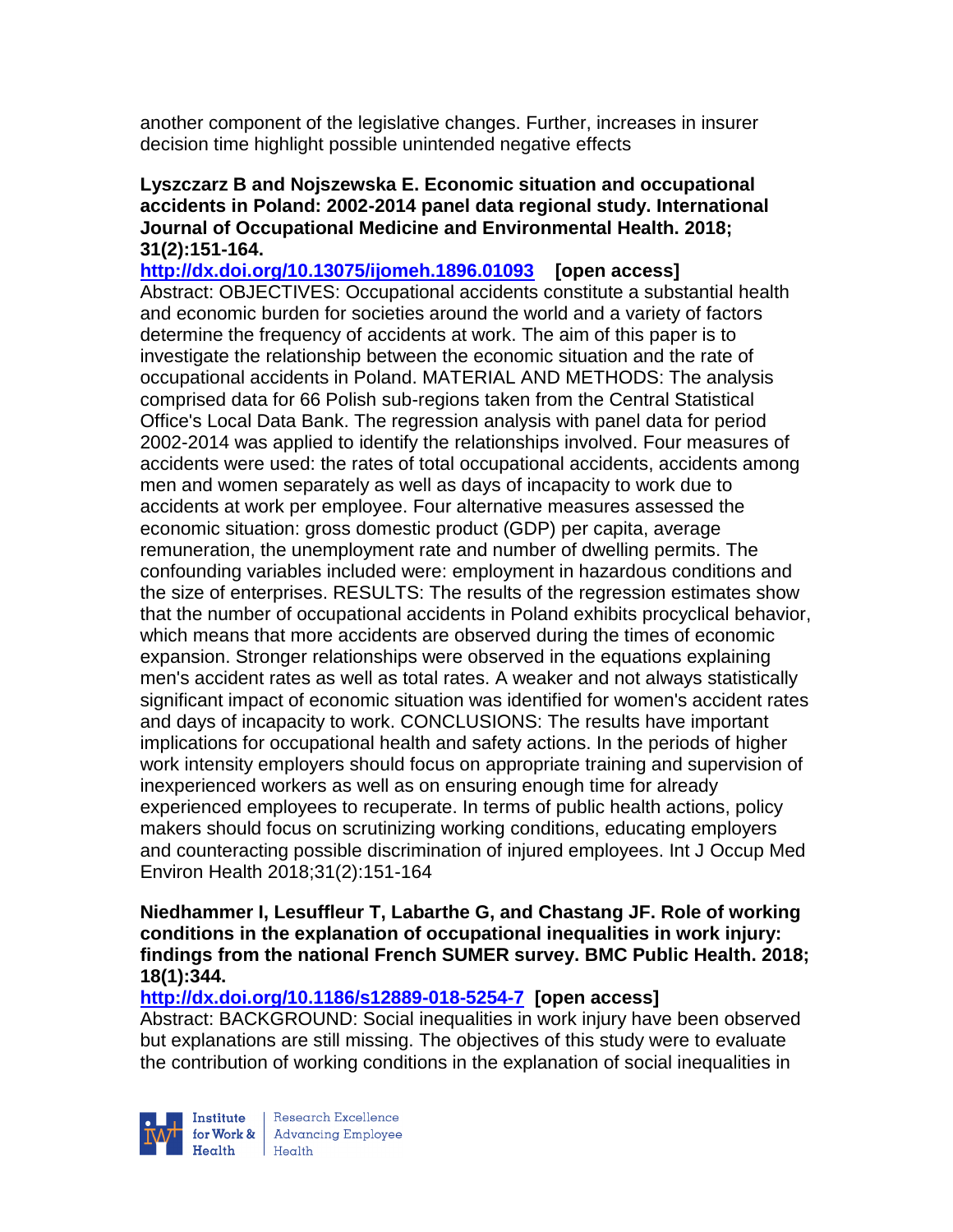work injury in a national representative sample of employees. METHODS: The study was based on the cross-sectional sample of the national French survey SUMER 2010 including 46,962 employees, 26,883 men and 20,079 women. The number of work injuries within the last 12 months was studied as the outcome. Occupation was used as a marker of social position. Psychosocial work factors included various variables related to the classical job strain model, psychological demands, decision latitude, social support, and other understudied variables related to reward, job insecurity, job promotion, esteem, working time and hours and workplace violence. Occupational exposures of chemical, biological, physical and biomechanical nature were also studied. Weighted age-adjusted Poisson regression analyses were performed. RESULTS: Occupational gradients were observed in the exposure of most psychosocial work factors and occupational exposures. Strong occupational differences in work injury were found, blue-collar workers being more likely to have work injury. Chemical, biological, physical and biomechanical exposures contributed to explain the occupational differences in work injury substantially. Noise, thermic constraints, manual materials handling, postural/articular constraints and vibrations had significant contributions. Psychosocial work factors also contributed to explain the differences especially among women. CONCLUSION: Prevention policies oriented toward chemical, biological, physical, biomechanical and psychosocial work exposures may contribute to reduce the magnitude of occupational differences in work injury

# **Socias-Morales CM, Chaumont Menendez CK, and Marsh SM. Fatal workrelated falls in the United States, 2003-2014. American Journal of Industrial Medicine. 2018; 61(3):204-215.**

# **<http://dx.doi.org/10.1002/ajim.22810>**

Abstract: BACKGROUND: Falls are the second leading cause of work-related fatalities among US workers. We describe fatal work-related falls from 2003 to 2014, including demographic, work, and injury event characteristics, and changes in rates over time. METHODS: We identified fatal falls from the Bureau of Labor Statistics (BLS), Census of Fatal Occupational Injuries and estimated rates using the BLS Current Population Survey. RESULTS: From 2003 to 2014, there were 8880 fatal work-related falls, at an annual rate of 5.5 per million FTE. Rates increased with age. Occupations with the highest rates included construction/extraction (42.2 per million FTE) and installation/maintenance/repair (12.5 per million FTE). Falls to a lower level represented the majority ( $n = 7521$ , 85%) compared to falls on the same level (n = 1128, 13%). CONCLUSIONS: Falls are a persistent source of work-related fatalities. Fall prevention should continue to focus on regulation adherence, Prevention through Design, improving fall protection, training, fostering partnerships, and increasing communication

**Steel J, Godderis L, and Luyten J. Productivity estimation in economic evaluations of occupational health and safety interventions: a systematic review. Scandinavian Journal of Work, Environment & Health. 2018; [Epub ahead of print].**

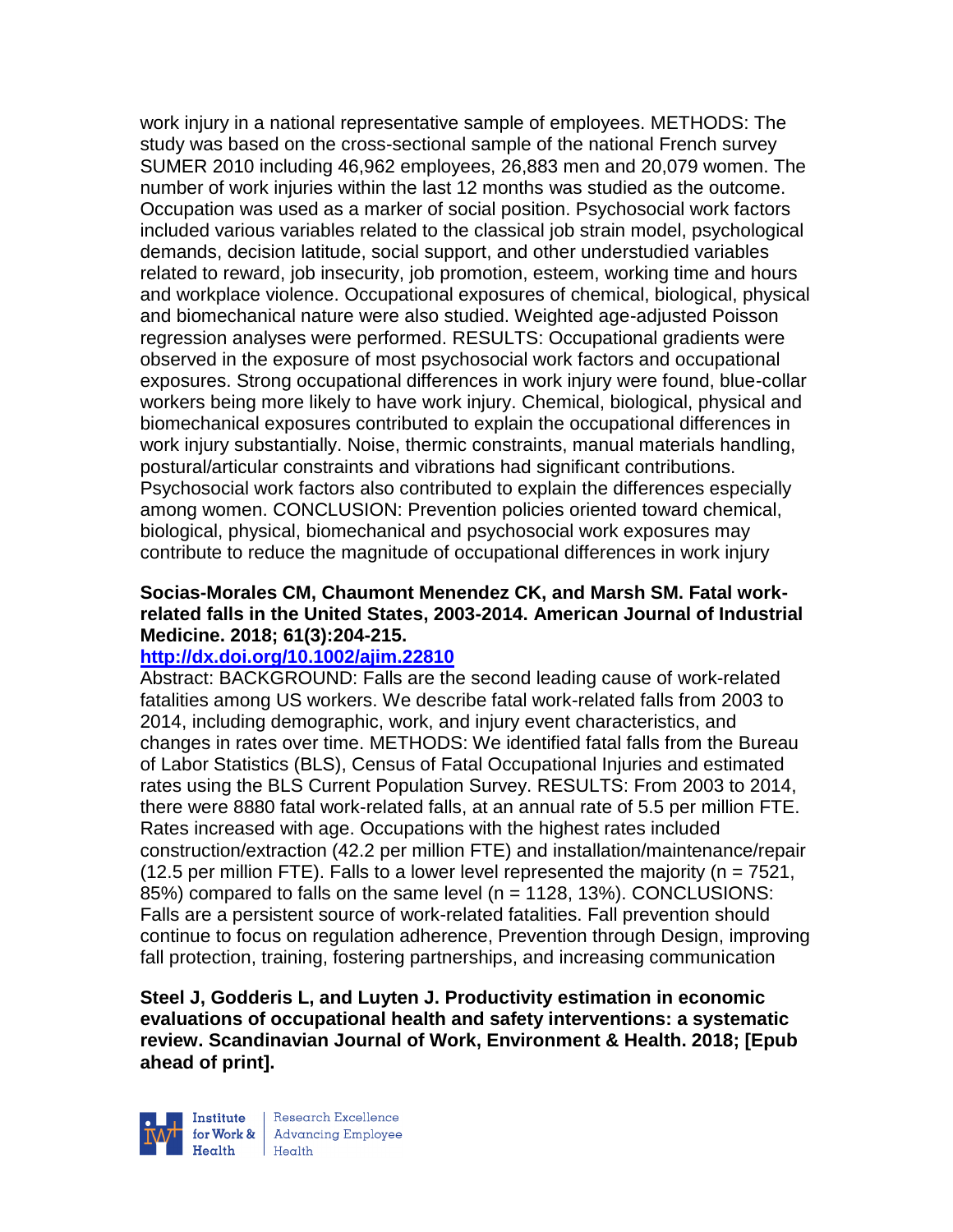# **<http://dx.doi.org/10.5271/sjweh.3715>[open access]**

Abstract: Objectives Occupational health and safety (OHS) interventions` effect on worker productivity is an essential, but complex element of the value of these programs. The trustworthiness of economic evaluation studies, aiming to provide guidance to decision-makers in the field of OHS, depends at least partly on how accurately productivity changes are measured. We aim to review the methods used to estimate productivity changes in recently published economic evaluations of OHS interventions. Methods We performed systematic searches of economic evaluations of OHS programs published between 2007 and 2017 and reviewed these studies` methods to quantify the programs` impact on worker productivity Results Of the 90 identified studies, 44 used a human capital approach, 17 a friction cost approach, 13 stated productivity in natural units (eg, a cost-per-absence-day-avoided), 7 made use of compensation expenses, 4 used output-based methods, 4 an "ad hoc" approach, and 1 study did not state its method. Different approaches were combined in 19 studies. Within these methods, we observed a wide diversity in their precise implementation, especially regarding the measurement and valuation of absenteeism and presenteeism. Conclusions Productivity is a key element of the economic attractiveness of investing in OHS. Economic evaluation studies of OHS would benefit from more methodological standardization in their approach to quantifying productivity change. Future research should better account for the methodological uncertainty that occurs in estimating it in order to demonstrate the impact that particular choices and approaches to productivity estimation can have on costeffectiveness results

# **Topete L, Forst L, Zanoni J, and Friedman L. Workers' compensation and the working poor: occupational health experience among low wage workers in federally qualified health centers. American Journal of Industrial Medicine. 2018; 61(3):189-197.**

# **<http://dx.doi.org/10.1002/ajim.22813>**

Abstract: BACKGROUND: The working poor are at highest risk of work-related injuries and have limited access to occupational health care. OBJECTIVES: To explore community health centers (CHCs) as a venue for accessing at risk workers; and to examine the experience, knowledge, and perceptions of workers' compensation (WC) among the working poor. METHODS: Key informant interviews were conducted among patients in waiting rooms of rural and urban CHCs. RESULT: Fifty-one interviews of minority workers across sectors identified 23 prior work-related injuries and mixed experiences with the WC system. Barriers to reporting and ways to overcome these barriers were elucidated. CONCLUSIONS: Patients in CHCs work in jobs that put them at risk for work-related injuries. CHCs are a good site for accessing at-risk workers. Improving occupational healthcare and appropriate billing of WC insurance should be explored, as should best practices for employers to communicate WC laws to low wage workers



Research Excellence for Work & Advancing Employee<br>Health Health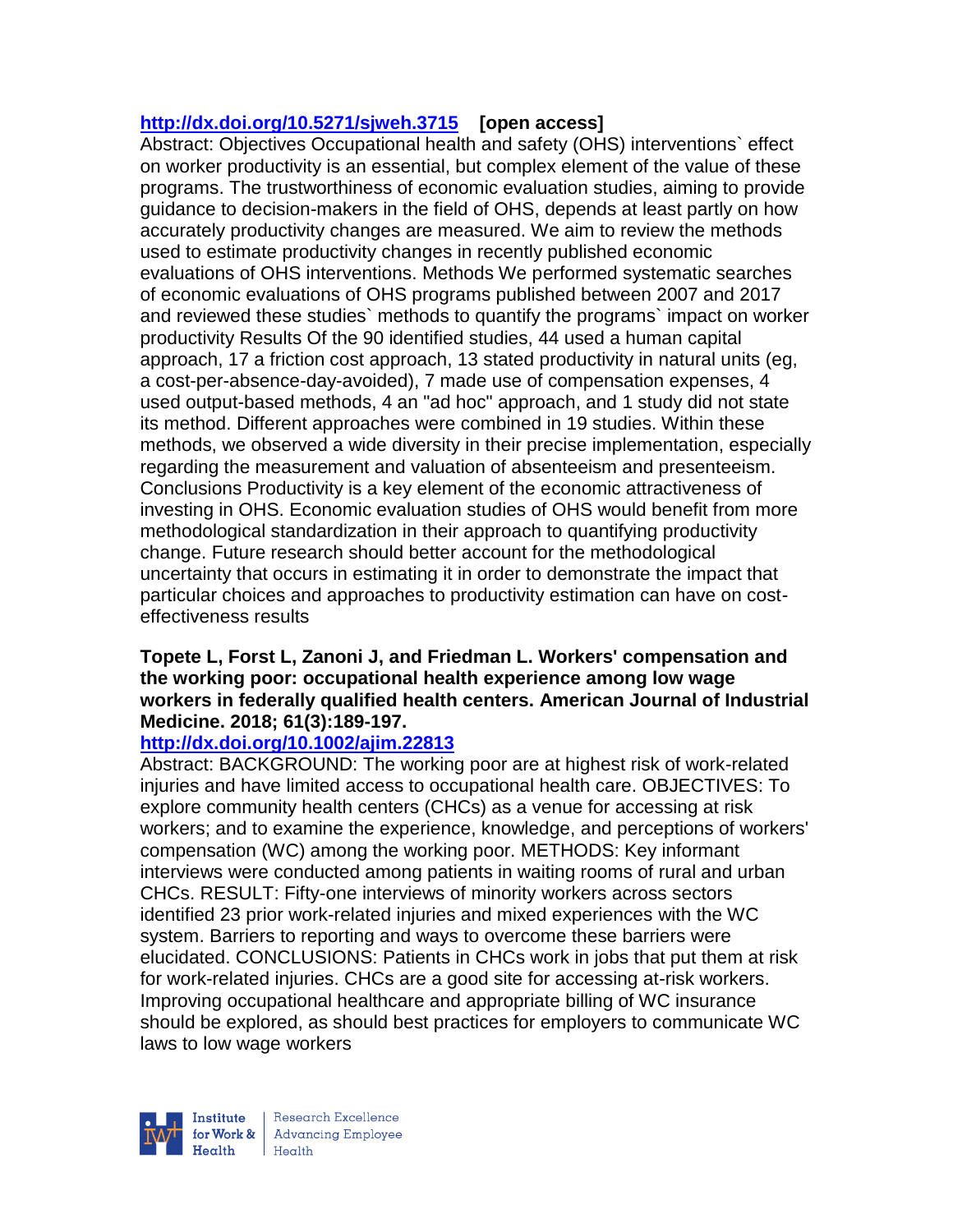#### **Virtanen M, Jokela M, Madsen IE, Magnusson Hanson LL, Lallukka T, Nyberg ST, Alfredsson L, Batty GD, et al. Long working hours and depressive symptoms: systematic review and meta-analysis of published studies and unpublished individual participant data. Scandinavian Journal of Work, Environment & Health. 2018; [Epub ahead of print]. <http://dx.doi.org/10.5271/sjweh.3712>[open access]**

Abstract: Objectives This systematic review and meta-analysis combined published study-level data and unpublished individual-participant data with the aim of quantifying the relation between long working hours and the onset of depressive symptoms. Methods We searched PubMed and Embase for published prospective cohort studies and included available cohorts with unpublished individual-participant data. We used a random-effects meta-analysis to calculate summary estimates across studies. Results We identified ten published cohort studies and included unpublished individual-participant data from 18 studies. In the majority of cohorts, long working hours was defined as working >/=55 hours per week. In multivariable-adjusted meta-analyses of 189 729 participants from 35 countries [96 275 men, 93 454 women, follow-up ranging from 1-5 years, 21 747 new-onset cases), there was an overall association of 1.14 (95% confidence interval (CI) 1.03-1.25] between long working hours and the onset of depressive symptoms, with significant evidence of heterogeneity (I  $(2)=45.1\%$ , P=0.004). A moderate association between working hours and depressive symptoms was found in Asian countries (1.50, 95% CI 1.13-2.01), a weaker association in Europe (1.11, 95% CI 1.00-1.22), and no association in North America (0.97, 95% CI 0.70-1.34) or Australia (0.95, 95% CI 0.70-1.29). Differences by other characteristics were small. Conclusions This observational evidence suggests a moderate association between long working hours and onset of depressive symptoms in Asia and a small association in Europe

**Winge S and Albrechtsen E. Accident types and barrier failures in the construction industry. Safety Science. 2018; 105:158-166. <http://dx.doi.org/10.1016/j.ssci.2018.02.006>**

**Wuellner S and Phipps P. Employer knowledge of federal requirements for recording work-related injuries and illnesses: implications for occupational injury surveillance data. American Journal of Industrial Medicine. 2018; [Epub ahead of print].**

# **<http://dx.doi.org/10.1002/ajim.22824>**

Abstract: BACKGROUND: Accuracy of the Bureau of Labor Statistics Survey of Occupational Injuries and Illnesses (SOII) data is dependent on employer compliance with workplace injury and illness recordkeeping requirements. Characterization of employer recordkeeping can inform efforts to improve the data. METHODS: We interviewed representative samples of SOII respondents from four states to identify common recordkeeping errors and to assess employer characteristics associated with limited knowledge of the recordkeeping



Research Excellence Institute Research Excellence<br>
for Work & Advancing Employee<br>
Hogith Hogith  $Heath$